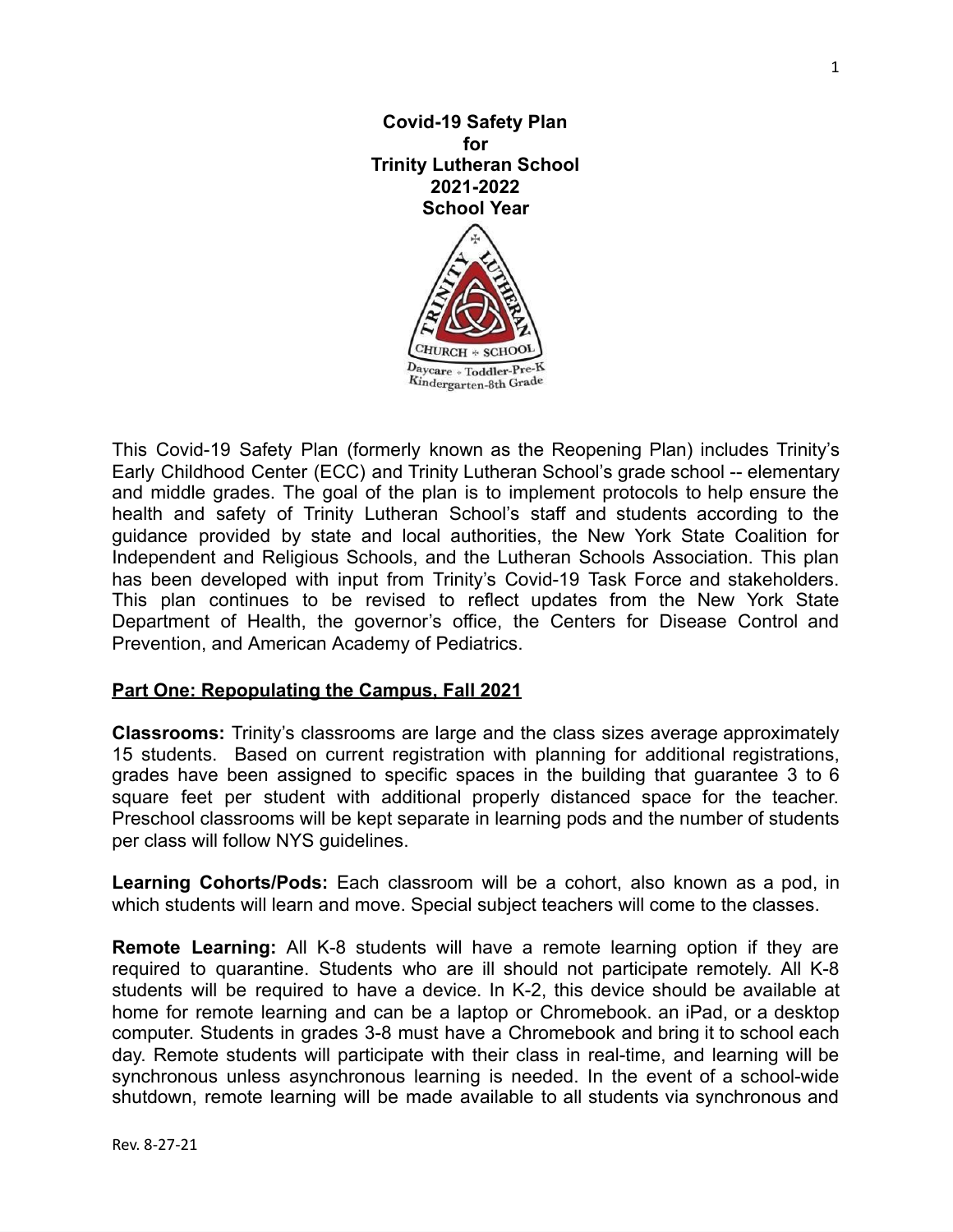asynchronous learning. ECC classes will provide in-person learning except in the event of a school-wide shutdown. If a shutdown occurs, classes will continue, every day, remotely via synchronous and asynchronous learning.

## **Cafeteria:**

K-8 students will be permitted to use the cafeteria. Students will be socially distanced and grouped according to their learning cohorts/pods. Meals and snacks will be available and students will be permitted to bring their lunches from home. Reusable lunch bags/boxes, thermoses, and water bottles are permitted but must be clearly labeled with the student's first and last name. Preschool meals will be delivered to the ECC classrooms by preorder. ECC students will eat in their classrooms. All utensils, condiments, plates, bowls, cups etc. will be single-use, disposable items. Cafeteria surfaces and lunch tables will be cleaned and disinfected between lunch periods.

#### **Gymnasium:**

As much as possible, physical education classes will take place outside. Students will be socially distanced and instructed in their cohorts. When the gymnasium is used, social distancing will be maintained. Surfaces and equipment will be cleaned between class periods.

#### **Worship Space:**

For K-8 students, Chapel services will be streamed to classrooms via Zoom. Each week, 2 classes will be permitted to worship in the church, while all other classes will participate via Zoom. Social distancing will be maintained and masks will be worn. Preschool chapel will be conducted separately, for each learning pod.

**Outdoor Play Spaces**: Each cohort/pod will be permitted to play outside for recess. Play equipment will be allowed to be used and will be cleaned and disinfected between play periods. If the weather is inclement, recess will be held in the classroom.

**Library:** The library will not be open to full class visits but will be available for small groups. The librarian or designee will visit the K-8 classrooms with materials and activities, each week.

**Extra-curricular Activities; Before and After Care (Playing and Learning Under Supervision (PLUS):** There will be Before Care, PLUS, and some extracurricular activities. Since these programs will involve students co-mingling from other cohorts/pods, masks will be worn at all times, and strict social distancing will be observed. Organized sports for middle school students will be available. Teams will follow strict CDC guidelines and testing will be required to participate.

**Co-mingling of Cohorts/Pods:** Co-mingling of cohorts/pods will be limited to situations where specific needs and circumstances require it. In such cases and any other similar situation, Covid protocols will be strictly followed and monitored.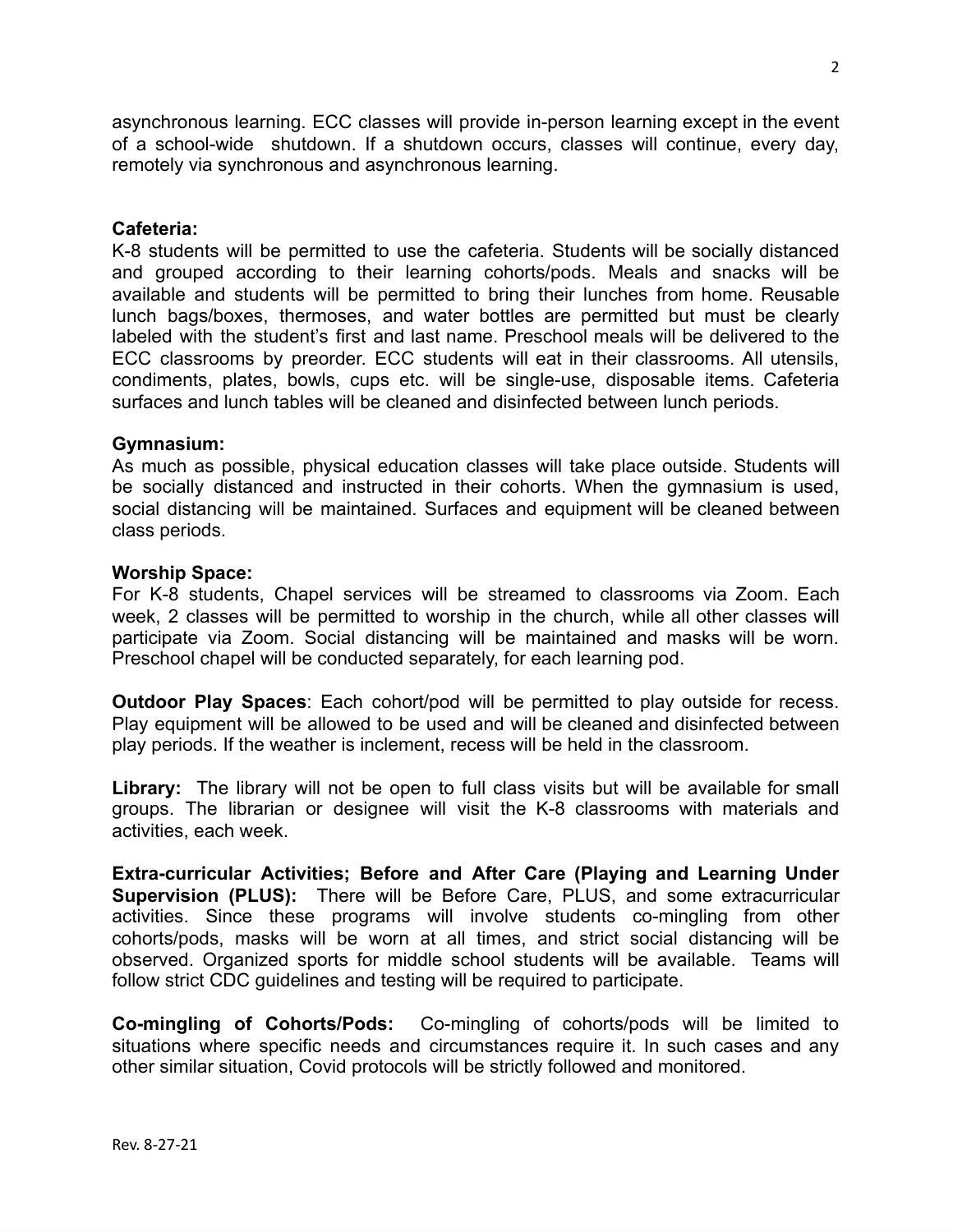## **Beginning of the Year Orientation of Protocols:**

A special Covid-19 Addendum will be added to the Parent/Student Handbook, outlining the protocols related to Covid-19, and the expectations for students and families. Additionally, Town Hall Meetings will be conducted via Zoom Conferencing to review the Addendum and discuss questions and concerns.

## **The Wearing of Personal Protective Equipment (PPE) Masks:**

Masks will be required for all staff, students 2 years of age and older, and for anyone permitted in the building. Masks will be worn throughout the school day in accordance with public health guidelines. Mask breaks will be required for all classes. Students and staff will be expected to wear masks to school and will not be permitted to enter the building without wearing them. Cloth masks are to be washed daily. Single use masks will be disposed of at home. Students should come to school with 2 masks each day. Use of a fanny pack is encouraged to keep extra PPE, tissues etc. close at all times.

**Special Education:** Service Providers will be permitted entrance to the building according to their schedule for service provision. They will be met at the main entrance for a temperature and health check prior to entering. PPE will be worn during sessions.

#### **Other Procedures:**

- When students are not in the classroom, the doors and windows will be opened to facilitate an "airing out" of the classroom..
- Students are to use the bathroom in their rooms exclusively, if available. If not, only one child at a time will be permitted to use the bathroom.
- Classrooms, bathrooms, all public areas, all surfaces, light switches, door handles, banisters etc. will be cleaned and disinfected frequently throughout the day. Cleaning and disinfecting will use alcohol, soap and water, bleach and water solutions, and disinfecting wipes.
- Hand sanitizing stations are available outside of each classroom and at the entrances and exits of the building.
- Signage will be posted throughout the building to remind students and staff about proper hand hygiene and proper use of masks, disposal of masks, and social distancing.
- Students who need to visit the nurse should alert an adult who will call ahead to the nurse. Students are not to visit the nurse's office without notifying an adult first.
- Staff, students, special education service providers, and inspectors will be permitted in the building. Inspectors and providers will be met at the door for a temperature check and to be logged in. Individual visitors will be allowed to enter the building by appointment and will need to have a temperature check and complete a health attestation.
- Parents will be required to call the school with a minimum of a 30 minute notice when dropping-off a late arriving student or when coming before regular dismissal time to collect a student.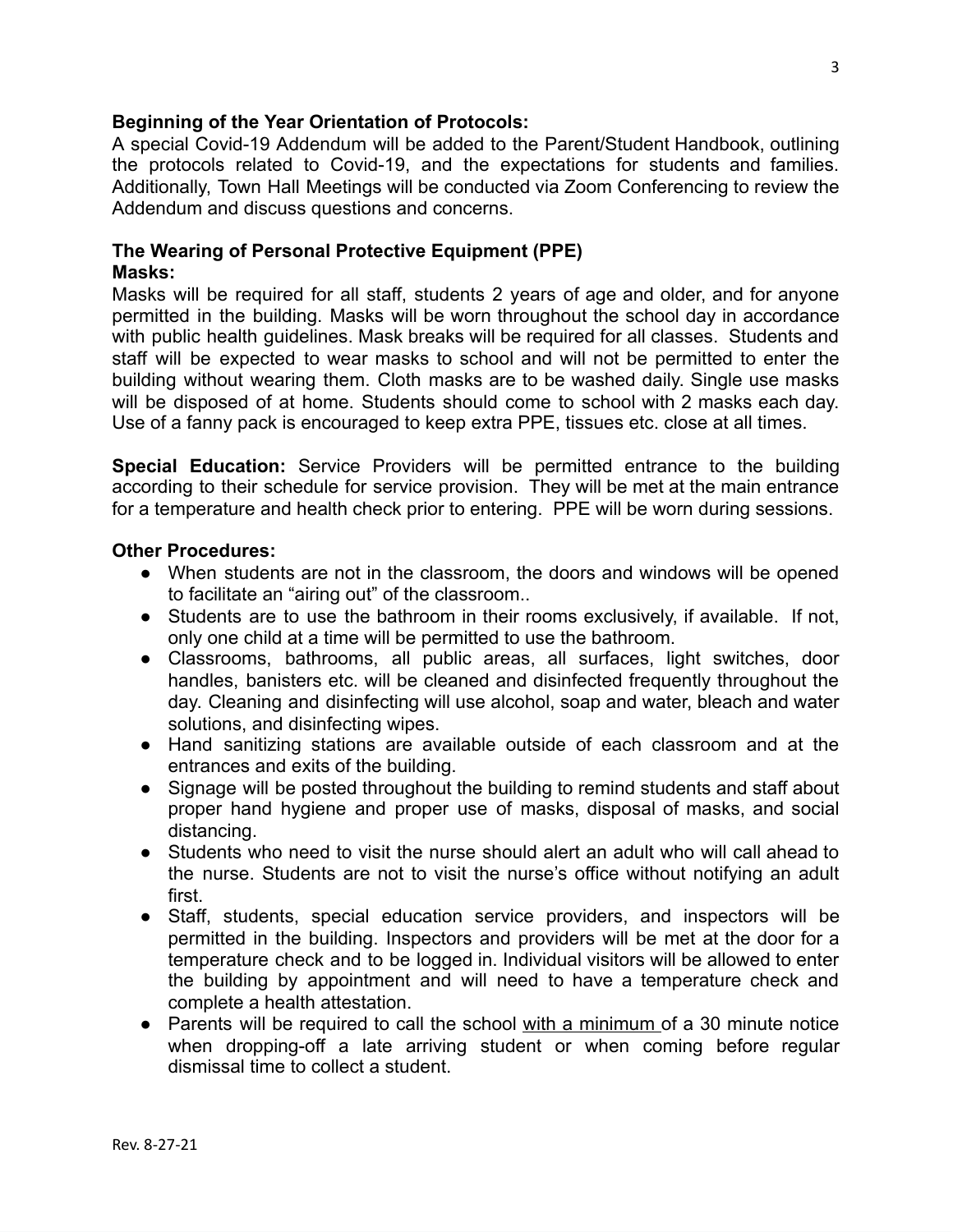- When moving throughout the building, students will walk 6 feet apart, in one direction.
- Evacuation and lockdown drills will take place according to schedule and will observe prescribed protocols.
- Communication with all stakeholders will occur on a weekly basis via electronic newsletters, mass notify text messages, and emails. As needed, Town Hall Meetings will be held for staff and families for on-going communication, information sharing, and input.

# **Part Two: Monitoring the Health of Students, Faculty, and Staff**

- 1. Prior to leaving home, all school and church employees will be required to check their temperatures and attest to their wellness via health attestation that will be called into the employee attendance line each morning. Any staff member exhibiting symptoms and/or registering a fever of 100 degrees or greater is required to report her/his temperature and/or symptoms and remain home.
- 2. Prior to leaving home, families of children who ride a school bus will be required to check their children's temperatures and attest to their children's wellness by calling the student attendance line. This will be required before a student can board a bus. Any student exhibiting symptoms and/or has a fever of 100 degrees or greater is required to remain home.
- 3. Before a student enters the building, the child's temperature will be taken (including bus students). This will be done by trained staff members. A child exhibiting symptoms and/or registering a fever of 100 degrees or greater, will not be permitted to enter the building and will be required to return home with the parent or caregiver. Any bus student arriving with symptoms and/or a fever will be escorted to the nurse's office, isolated, and a family contacted to come to school to pick up the child.
- 4. Mental Health—Two, part-time mental health professionals will be on-site to help address mental health concerns. Each professional will have expertise in the following grade levels, early childhood, elementary, and middle school. Also, additional Social/Emotional Learning (SEL) classes have been added to the weekly schedule.
- 5. Teachers are required to provide a 5 minute mask break for every 40 minutes of instruction for students. Teachers will keep a log of these breaks.
- 6. Unvaccinated staff will be required to test weekly and submit documentation of a negative Covid test on a weekly basis.

# **Part Three: Containment**

- 1. A student or staff member who has been exposed, that is, had direct contact, with someone who has Covid-19, outside of the confines of the school, will be required to report the exposure to the school office and specifically the "Site Safety/Covid-19 Coordinator" or principal.
- 2. The person who has been directly exposed will be required to get tested and to self-quarantine for at least 10 days without symptoms, unless they are fully vaccinated and symptom free. Vaccinated students and staff are required to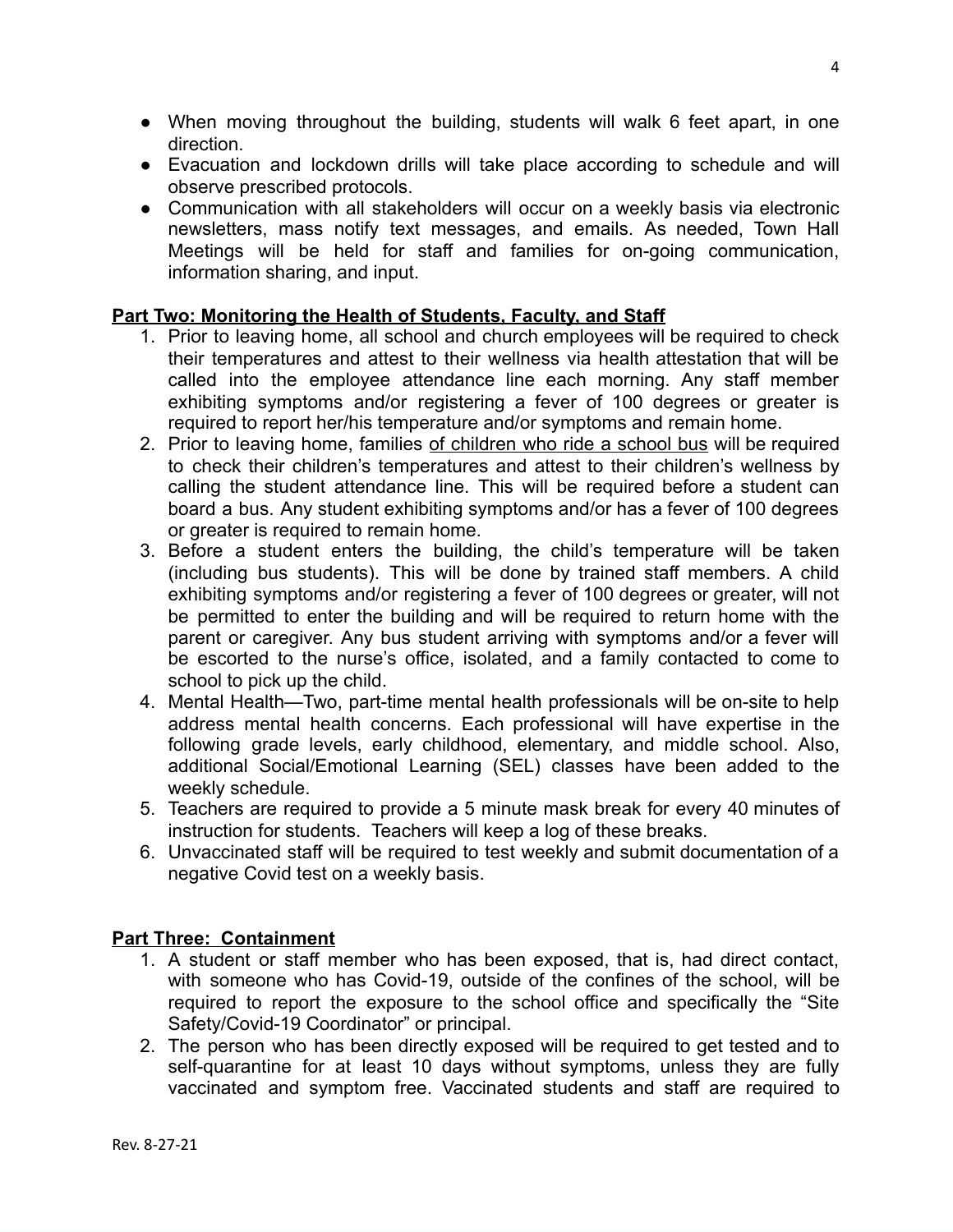provide proof of vaccination to the school nurse on or before the first day of school or as soon as vaccination is received.

- 3. If a child or staff member should become ill while the school is in session, a call will be made to the office. The nurse or another designee will come to escort the child or staff member to the nurse's office or the ECC director's office, where there will be an isolated area where the child or staff member can rest and wait for a family member to collect him/her.
- 4. Anyone with any Covid-19 symptoms will be required to present a medical clearance note from a physician **OR** documentation of a negative Covid test to be permitted to return to school. Signs of Covid-19 are as follows: **1.** fever or chills, **2.** cough, shortness of breath or difficulty breathing, **3**. body aches or headaches **4.** vomiting or diarrhea, **5.** new loss of taste or smell **6.** nasal congestion or sore throat. **Chronic illnesses such as asthma, seasonal allergies, etc. are required to have such conditions documented by his/her physician and on file with the school.**
- 5. Should a student or staff member test positive for Covid-19, that student or staff member will be required to self-quarantine for a minimum of 10 days without symptoms.
- 6. No one is permitted to come to school after receiving cough medicine, fever reducing medication, or any other medication that might mask symptoms. In such cases, he or she should present a medical clearance from a physician **OR** documentation of a negative Covid test to be permitted to return to school.
- 7. The Site Safety/Covid-19 Coordinator or principal will contact the Nassau County Department of Health to assist in conducting contact tracing and to provide guidance regarding the school's isolation and quarantine protocols.

# **Part Four: Closure**

The school will close if ordered by the governor or by order from Nassau County. Public school closures will not mean that Trinity must close. Yellow school busing will continue, even if a particular district has closed its public schools. Should the school be ordered to cease in-person learning by the state or local governments, all K-8 students will operate remotely, according to a regular bell schedule. ECC instruction will continue, every day, remotely, as well.